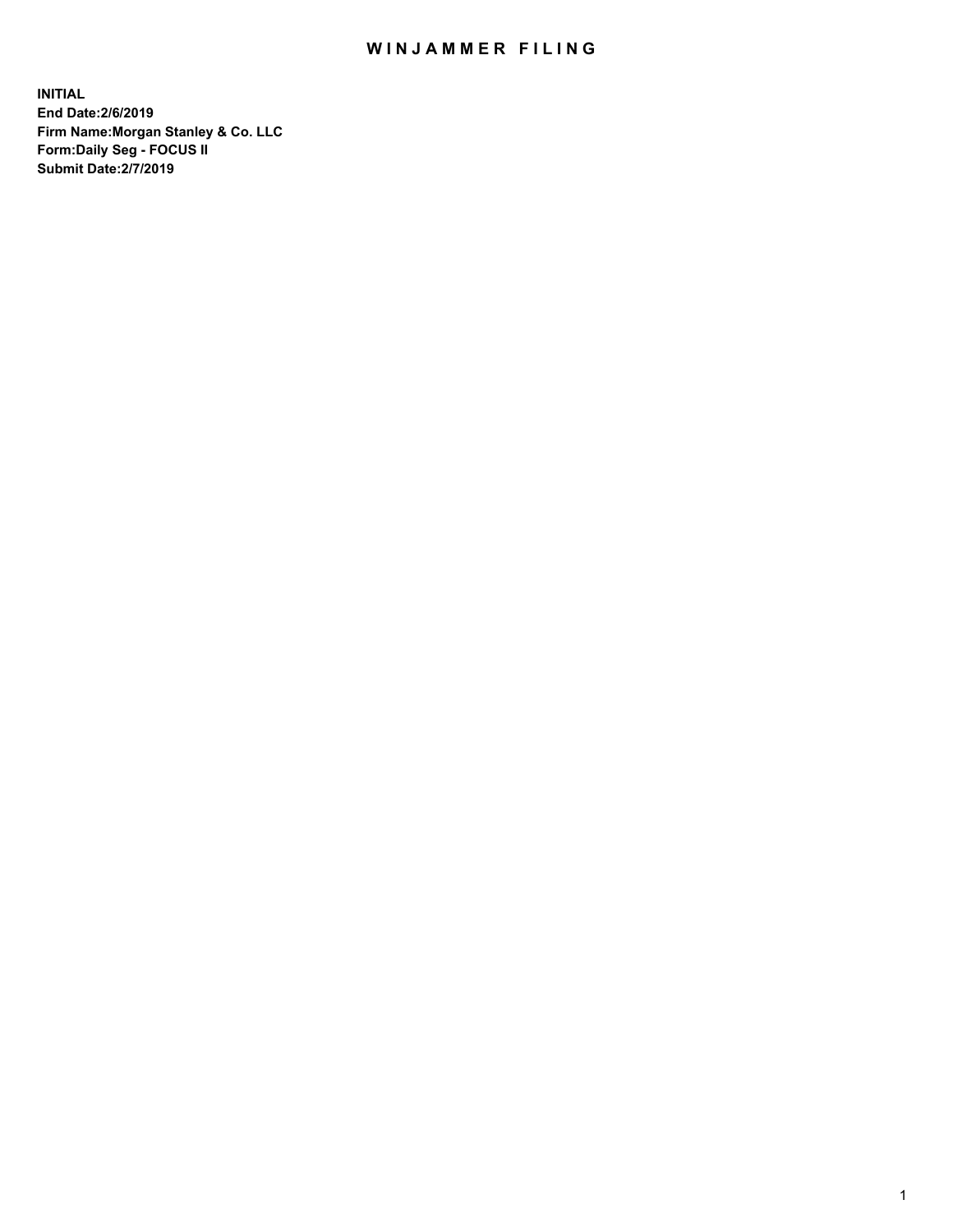**INITIAL End Date:2/6/2019 Firm Name:Morgan Stanley & Co. LLC Form:Daily Seg - FOCUS II Submit Date:2/7/2019 Daily Segregation - Cover Page**

| Name of Company                                                                                                                                                                                                                                                                                                                | Morgan Stanley & Co. LLC                                    |
|--------------------------------------------------------------------------------------------------------------------------------------------------------------------------------------------------------------------------------------------------------------------------------------------------------------------------------|-------------------------------------------------------------|
| <b>Contact Name</b>                                                                                                                                                                                                                                                                                                            | <b>Ikram Shah</b>                                           |
| <b>Contact Phone Number</b>                                                                                                                                                                                                                                                                                                    | 212-276-0963                                                |
| <b>Contact Email Address</b>                                                                                                                                                                                                                                                                                                   | Ikram.shah@morganstanley.com                                |
| FCM's Customer Segregated Funds Residual Interest Target (choose one):<br>a. Minimum dollar amount: ; or<br>b. Minimum percentage of customer segregated funds required:% ; or<br>c. Dollar amount range between: and; or<br>d. Percentage range of customer segregated funds required between:% and%.                         | 235,000,000<br><u>0</u><br>0 <sub>0</sub><br>00             |
| FCM's Customer Secured Amount Funds Residual Interest Target (choose one):<br>a. Minimum dollar amount: ; or<br>b. Minimum percentage of customer secured funds required:% ; or<br>c. Dollar amount range between: and; or<br>d. Percentage range of customer secured funds required between:% and%.                           | 140,000,000<br><u>0</u><br>0 <sub>0</sub><br>0 <sub>0</sub> |
| FCM's Cleared Swaps Customer Collateral Residual Interest Target (choose one):<br>a. Minimum dollar amount: ; or<br>b. Minimum percentage of cleared swaps customer collateral required:% ; or<br>c. Dollar amount range between: and; or<br>d. Percentage range of cleared swaps customer collateral required between:% and%. | 92,000,000<br><u>0</u><br>0 Q<br>0 <sub>0</sub>             |

Attach supporting documents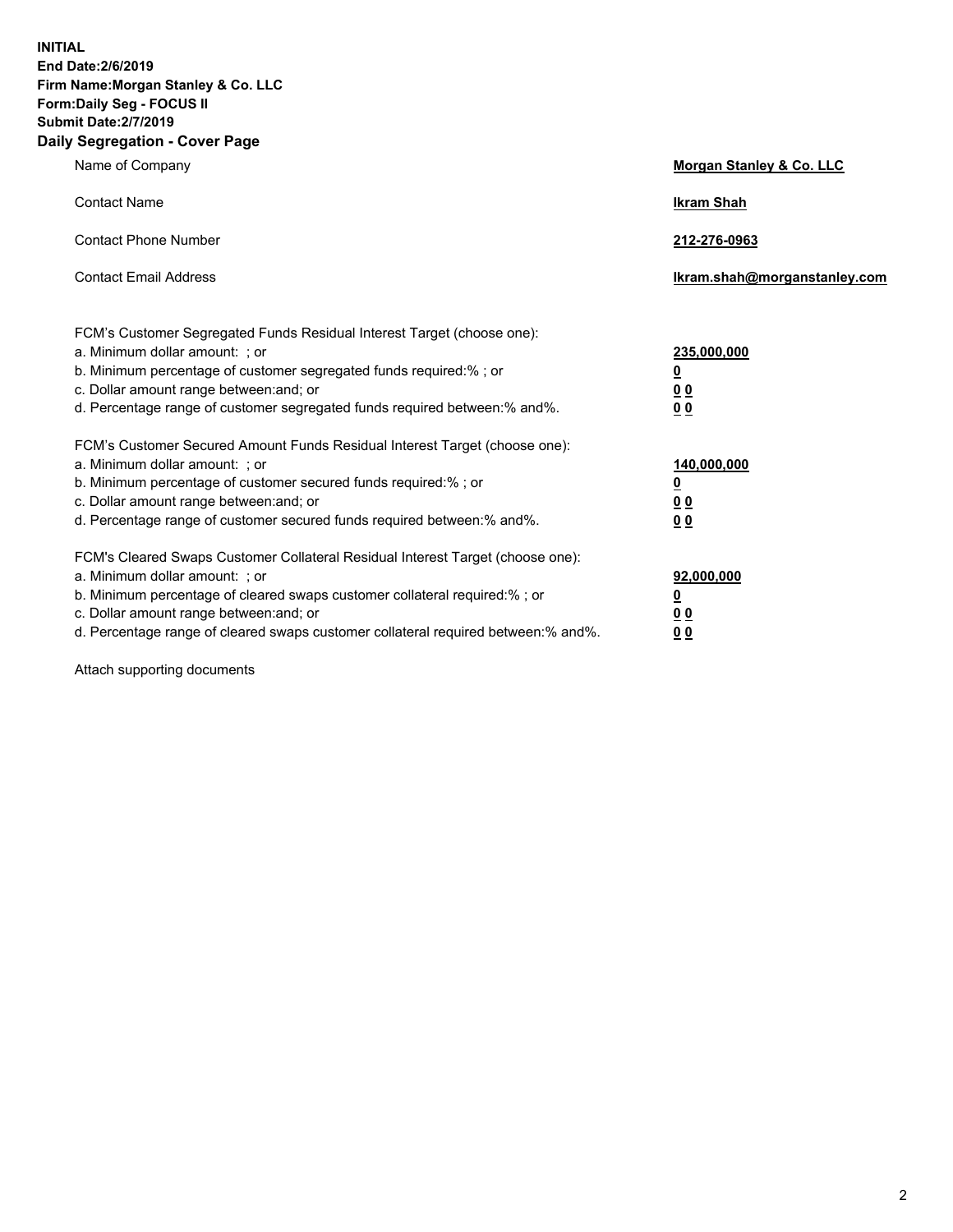## **INITIAL End Date:2/6/2019 Firm Name:Morgan Stanley & Co. LLC Form:Daily Seg - FOCUS II Submit Date:2/7/2019 Daily Segregation - Secured Amounts** Foreign Futures and Foreign Options Secured Amounts Amount required to be set aside pursuant to law, rule or regulation of a foreign government or a rule of a self-regulatory organization authorized thereunder **0** [7305] 1. Net ledger balance - Foreign Futures and Foreign Option Trading - All Customers A. Cash **3,052,633,702** [7315] B. Securities (at market) **2,119,495,891** [7317] 2. Net unrealized profit (loss) in open futures contracts traded on a foreign board of trade **109,934,356** [7325] 3. Exchange traded options a. Market value of open option contracts purchased on a foreign board of trade **8,405,650** [7335] b. Market value of open contracts granted (sold) on a foreign board of trade **-7,712,211** [7337] 4. Net equity (deficit) (add lines 1. 2. and 3.) **5,282,757,388** [7345] 5. Account liquidating to a deficit and account with a debit balances - gross amount **55,097,285** [7351] Less: amount offset by customer owned securities **-54,462,113** [7352] **635,172** [7354] 6. Amount required to be set aside as the secured amount - Net Liquidating Equity Method (add lines 4 and 5) **5,283,392,560** [7355] 7. Greater of amount required to be set aside pursuant to foreign jurisdiction (above) or line 6. **5,283,392,560** [7360] FUNDS DEPOSITED IN SEPARATE REGULATION 30.7 ACCOUNTS 1. Cash in banks A. Banks located in the United States **276,901,224** [7500] B. Other banks qualified under Regulation 30.7 **1,098,467,589** [7520] **1,375,368,813** [7530] 2. Securities A. In safekeeping with banks located in the United States **146,493,637** [7540] B. In safekeeping with other banks qualified under Regulation 30.7 **0** [7560] **146,493,637** [7570] 3. Equities with registered futures commission merchants A. Cash **6,258,675** [7580] B. Securities **0** [7590] C. Unrealized gain (loss) on open futures contracts **1,408,204** [7600] D. Value of long option contracts **0** [7610] E. Value of short option contracts **0** [7615] **7,666,879** [7620] 4. Amounts held by clearing organizations of foreign boards of trade A. Cash **0** [7640] B. Securities **0** [7650] C. Amount due to (from) clearing organization - daily variation **0** [7660] D. Value of long option contracts **0** [7670] E. Value of short option contracts **0** [7675] **0** [7680] 5. Amounts held by members of foreign boards of trade A. Cash **1,862,045,145** [7700] B. Securities **1,973,002,253** [7710] C. Unrealized gain (loss) on open futures contracts **108,526,152** [7720] D. Value of long option contracts **8,405,650** [7730] E. Value of short option contracts **-7,712,211** [7735] **3,944,266,989** [7740] 6. Amounts with other depositories designated by a foreign board of trade **0** [7760] 7. Segregated funds on hand **0** [7765] 8. Total funds in separate section 30.7 accounts **5,473,796,318** [7770] 9. Excess (deficiency) Set Aside for Secured Amount (subtract line 7 Secured Statement Page 1 from Line 8) **190,403,758** [7380] 10. Management Target Amount for Excess funds in separate section 30.7 accounts **140,000,000** [7780]

11. Excess (deficiency) funds in separate 30.7 accounts over (under) Management Target **50,403,758** [7785]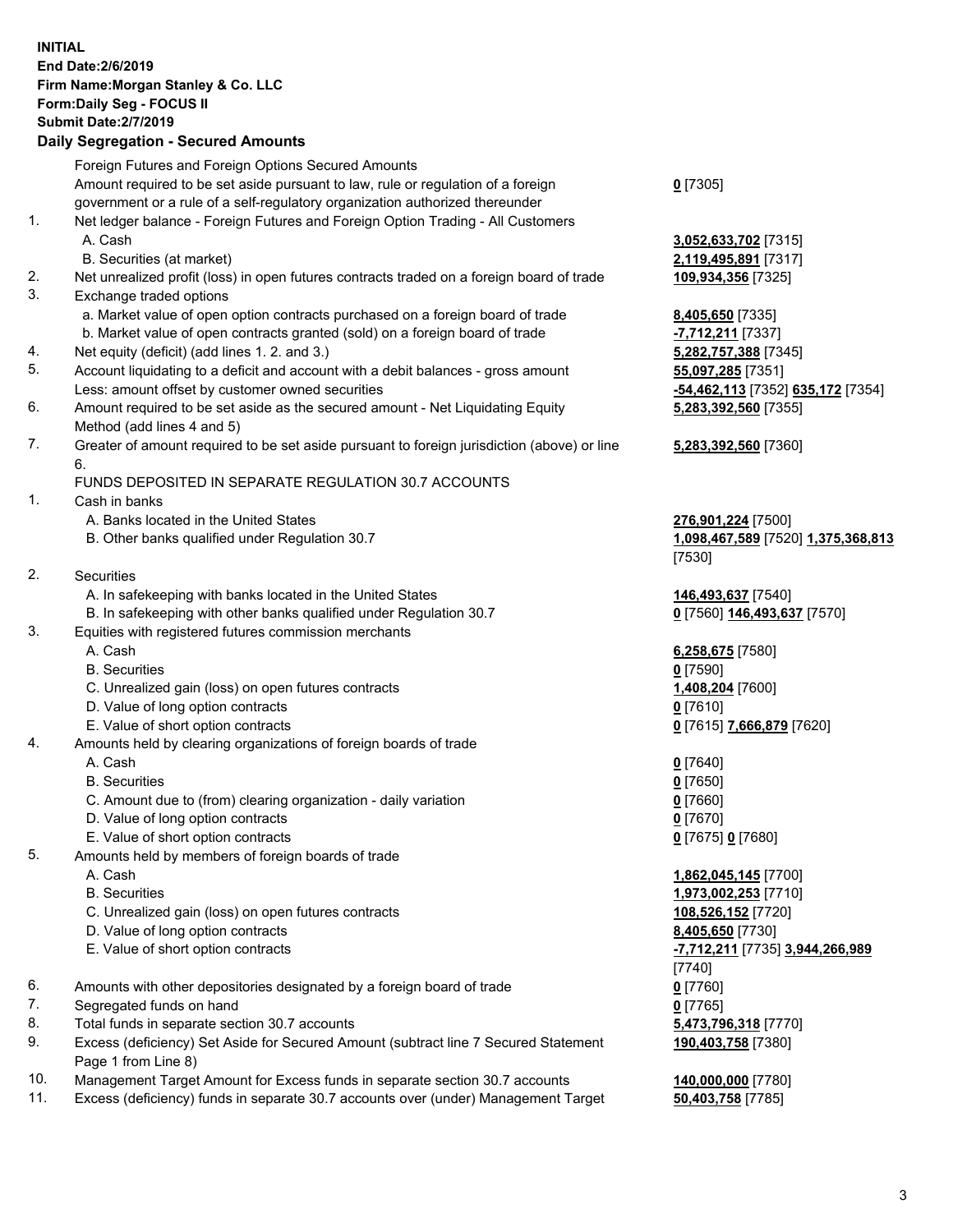**INITIAL End Date:2/6/2019 Firm Name:Morgan Stanley & Co. LLC Form:Daily Seg - FOCUS II Submit Date:2/7/2019 Daily Segregation - Segregation Statement** SEGREGATION REQUIREMENTS(Section 4d(2) of the CEAct) 1. Net ledger balance A. Cash **6,337,267,824** [7010] B. Securities (at market) **6,369,587,516** [7020] 2. Net unrealized profit (loss) in open futures contracts traded on a contract market **3,811,640,457** [7030] 3. Exchange traded options A. Add market value of open option contracts purchased on a contract market **249,345,205** [7032] B. Deduct market value of open option contracts granted (sold) on a contract market **-257,964,580** [7033] 4. Net equity (deficit) (add lines 1, 2 and 3) **16,509,876,422** [7040] 5. Accounts liquidating to a deficit and accounts with debit balances - gross amount **251,913,445** [7045] Less: amount offset by customer securities **-250,422,820** [7047] **1,490,625** [7050] 6. Amount required to be segregated (add lines 4 and 5) **16,511,367,047** [7060] FUNDS IN SEGREGATED ACCOUNTS 7. Deposited in segregated funds bank accounts A. Cash **4,400,159,512** [7070] B. Securities representing investments of customers' funds (at market) **0** [7080] C. Securities held for particular customers or option customers in lieu of cash (at market) **530,432,633** [7090] 8. Margins on deposit with derivatives clearing organizations of contract markets A. Cash **6,169,352,168** [7100] B. Securities representing investments of customers' funds (at market) **0** [7110] C. Securities held for particular customers or option customers in lieu of cash (at market) **5,839,154,883** [7120] 9. Net settlement from (to) derivatives clearing organizations of contract markets **-139,969,250** [7130] 10. Exchange traded options A. Value of open long option contracts **249,345,205** [7132] B. Value of open short option contracts **-257,964,580** [7133] 11. Net equities with other FCMs A. Net liquidating equity **7,924,845** [7140] B. Securities representing investments of customers' funds (at market) **0** [7160] C. Securities held for particular customers or option customers in lieu of cash (at market) **0** [7170] 12. Segregated funds on hand **0** [7150] 13. Total amount in segregation (add lines 7 through 12) **16,798,435,416** [7180] 14. Excess (deficiency) funds in segregation (subtract line 6 from line 13) **287,068,369** [7190] 15. Management Target Amount for Excess funds in segregation **235,000,000** [7194]

16. Excess (deficiency) funds in segregation over (under) Management Target Amount Excess

**52,068,369** [7198]